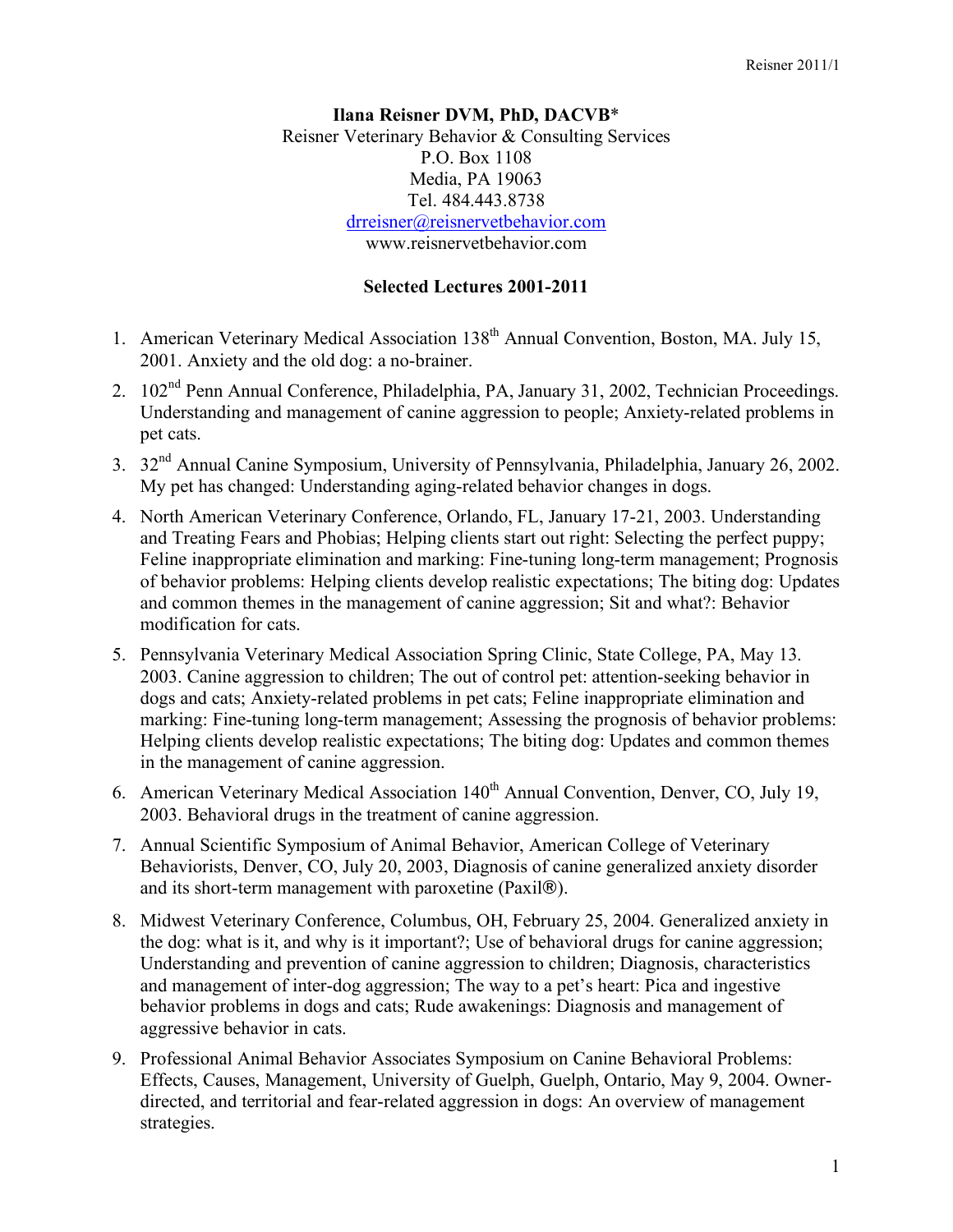- 10. American Veterinary Medical Association 141<sup>st</sup> Annual Convention, Philadelphia, PA, July 25-27, 2004. A case of canine aggression to family members; Ingestive behavior problems in the dog and cat.
- 11. Pennsylvania Farm Show, Harrisburg, PA, January 13, 2005. Biting the hand that feeds: Understanding canine aggression to owners.
- 12. Association of Pet Loss and Bereavement Annual Meeting, New York, NY, May 30, 2006. Behavior Problems in Companion Animals: An Overview.
- 13. Cornell University College of Veterinary Medicine Continuing Education Series: Solving Canine Behavior Problems, Ithaca, NY, November 4-5, 2006. Canine aggression to people; Case presentations; Aggression between dogs.
- 14. Kennel Compliance Specialists; Pennsylvania Dog Wardens, School of Veterinary Medicine, University of Pennsylvania, March 8, 2007. Dog behavior and the kennel environment.
- 15. North Shore Veterinary Medical Association, Peabody, MA, May 23, 2007. Diagnosis and Treatment of Separation Anxiety. Eli Lilly Lecture Bureau.
- 16. American Veterinary Medical Association 144<sup>th</sup> Annual Convention, Washington, DC, July 14, 2007. The role of disease in aggression.
- 17. Veterinary Care Programs for Canine Kennels, co-sponsors: Pennsylvania Veterinary Medical Association & Pennsylvania Society for Biomedical Research, Hershey, PA, August 16, 2007. Canine Socialization and Behavior in the Kennel Setting.
- 18. American Veterinary Medical Association 145<sup>th</sup> Annual Convention, New Orleans, LA, July 20, 2008. Canine aggression to children: Its risks and reasons; Use of the "friendly" muzzle.
- 19. Pennsylvania Dog Wardens, School of Veterinary Medicine, University of Pennsylvania, November 14, 2008. Canine socialization and behavior in the kennel setting
- 20. Midwest Veterinary Conference, 125<sup>th</sup> Annual Meeting, Columbus, OH, February 21, 2009. Canine aggression to children: Epidemiology; Canine aggression to children: Prevention and management; Behavioral pediatrics: Preadoption considerations and development; Behavioral pediatrics: Prevention and management of common problems; Misnomer of "dog whispering": discussion of training techniques; The worried dog: management of canine generalized anxiety.
- 21. 109<sup>nd</sup> Penn Annual Conference, Philadelphia, PA, March 13, 2009. Cases@Penn: Anxietyrelated behavior problems in the dog and cat.
- 22. Metropolitan New Jersey Veterinary Medical Association monthly continuing education seminars, Kenilworth, NJ. May 20, 2009. Canine aggression to children: Epidemiology, prevention and management.
- 23. Pediatric Grand Rounds, Albert Einstein Medical Center, Philadelphia, PA. January 19, 2010. Dog bites to children: Behavioral and environmental correlates.
- 24. American Veterinary Medical Association 146<sup>th</sup> Annual Convention, Atlanta, GA, July 31, 2010. Child-directed aggression in dogs: An overview and update.
- 25. Southern New Jersey Veterinary Medical Association, Mt. Laurel, NJ. November 10, 2010. Canine aggression to children: A review and update.
- 26. North American Veterinary Conference, Orlando, FL, January 16, 2011. Dog whispering or dog yelling? A discussion of training and behavior modification techniques; Dog bites to children: Understanding the risks; Behavioral pediatrics: Managing puppy and kitten